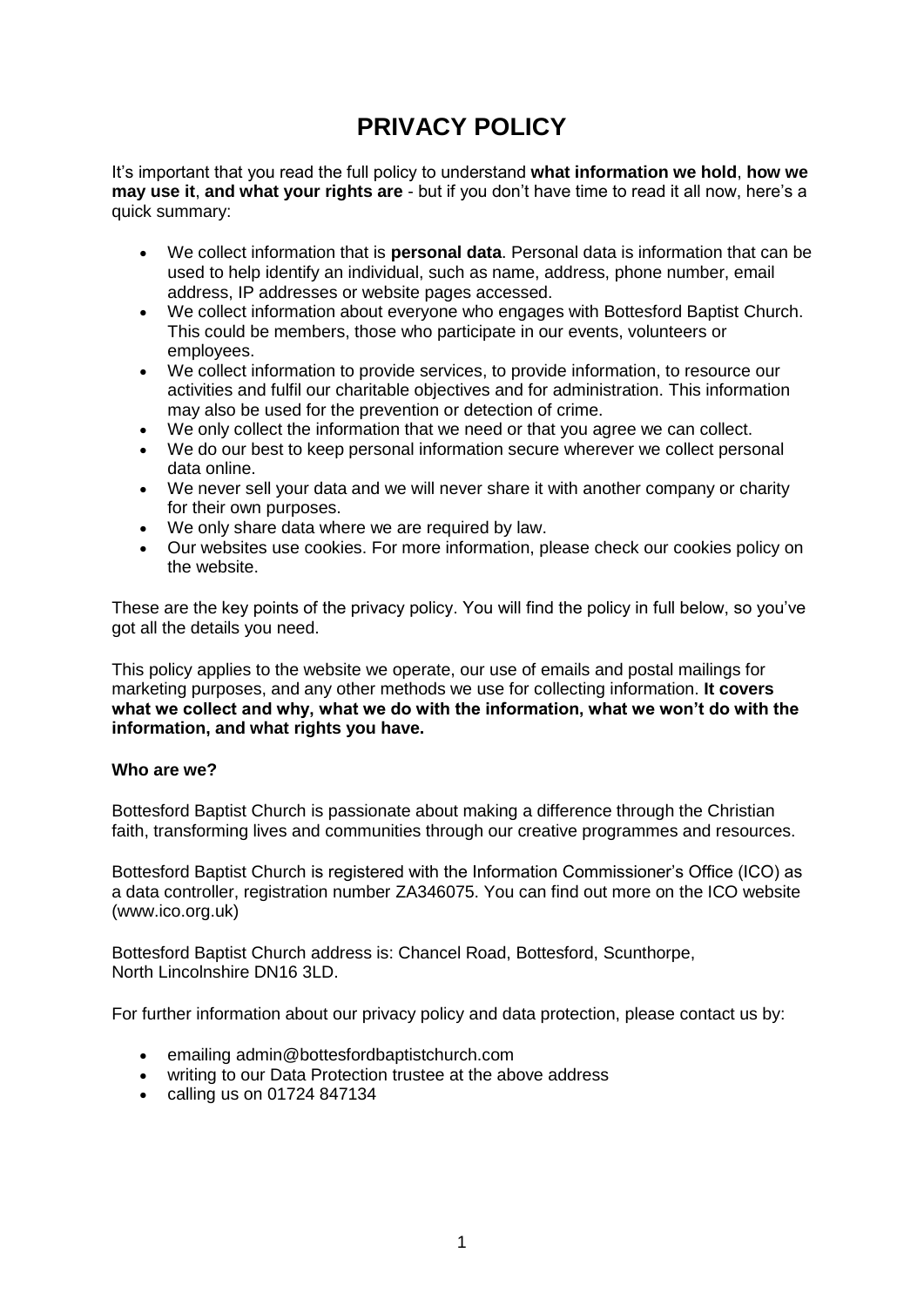# **What information do we collect? Where do we collect it from?**

We will only ever collect the information we need - including data to help improve our services – or which you agree we can collect.

**Personal data** is any information that can be used to identify you. For example, it can include information such as your name, email address, postal address, telephone number, mobile telephone number, bank account details, credit/debit card details, and whether you are a taxpayer so that we can claim Gift Aid on any donations you may make. It also includes Internet Protocol (IP) addresses (the location of the computer on the internet), details of pages visited on our websites and files downloaded.

We collect information in the following ways:

#### **Information that you give us directly**

We collect this information in connection with specific activities, for example, when you use our websites or printed forms or telephone our offices to:

- make a donation to us
- register for an event
- engage with our social media
- sign up for our notice sheets
- or otherwise provide us with personal information.

**Please note**: You don't have to disclose any of this information to browse our websites. However, if you choose to withhold requested information, we may not be able to provide you with certain services.

#### **Information that we collect from your use of our websites**

Website usage information is collected using **cookies**. This helps us to see how many people use our websites, how many people visit on a regular basis, and how popular individual pages are. Cookies are also essential to our websites running correctly and delivering goods and services to users. For more information, please see our cookies policy on the website.

#### **Sensitive/special categories of data**

Data Protection law recognises that certain categories of personal information are more sensitive. This is known as **sensitive personal data** or **special categories** of data and covers **health information, race and ethnicity, religious or philosophical beliefs** and **political opinions** amongst other things.

We do not collect sensitive personal information about you unless there is a clear reason for doing so, such as during a pastoral appointment or involvement in an event where we need this information to ensure safeguarding, to carry out appropriate checks on volunteers, or care for participants. For some events we will collect health information so that leaders on our events have the relevant information to care for participants.

When we collect this information, we will make it clear to you what we are collecting and why and what are our legitimate interests or other legal grounds for processing this information.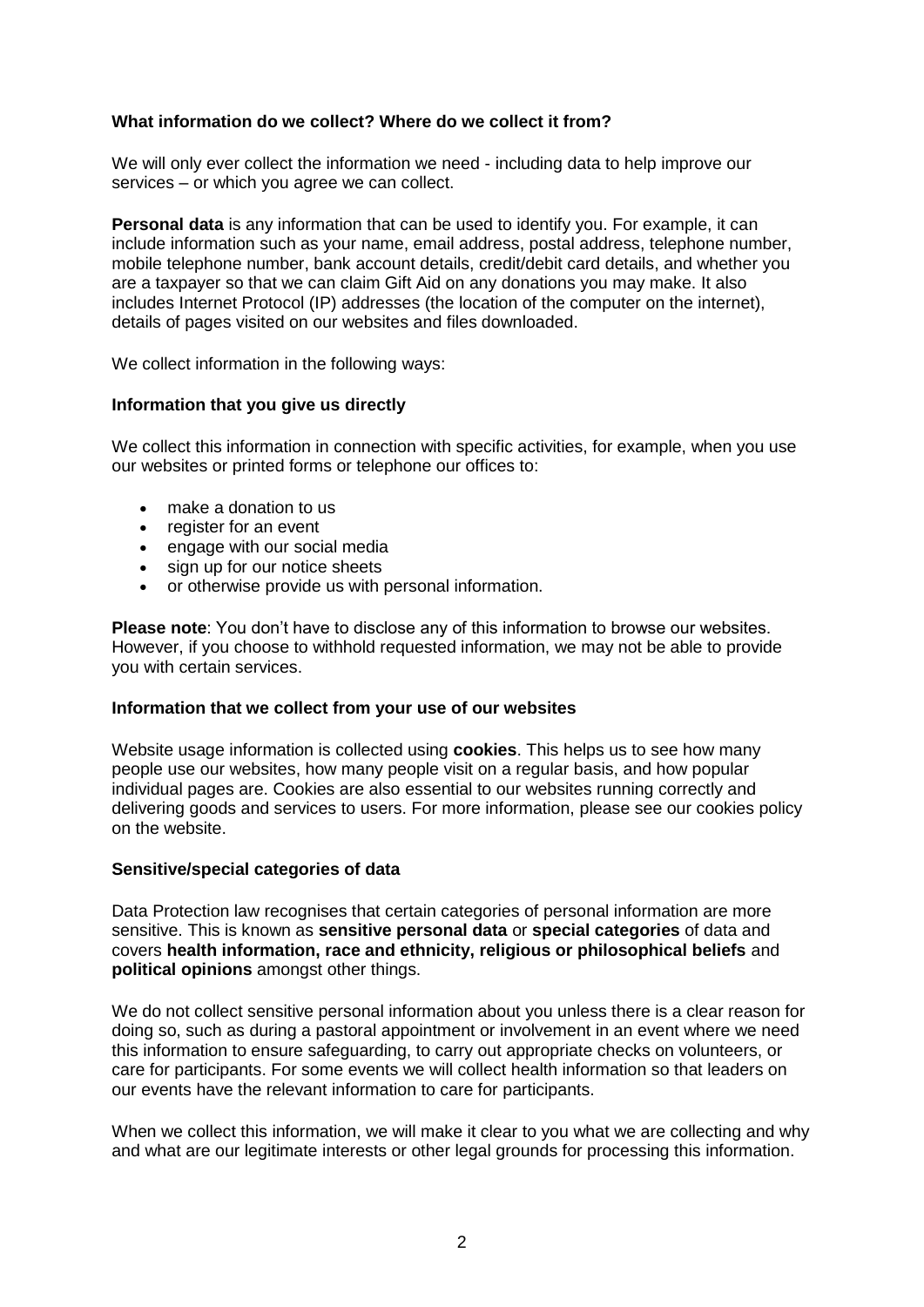# **Under 16s**

If you are aged 16 or under and would like to participate in an event, or get involved with us, please make sure that you have your parent or guardian's permission as they will have to give their consent by signing the form providing your personal data.

When we collect information about a child or young person, we will make it clear why we are collecting this information and how it will be used.

### **How do we use personal data?**

We may use the personal data that you provide in the following ways:

- to process any donation(s) we may receive from you, to claim Gift Aid on these donations
- to process event bookings
- to provide you with information that you have requested about our work or our activities
- to provide you with information about other events or programmes we offer that are similar to those you have already enquired about and to which you have not objected to receiving
- to communicate with members and visitors
- to record the contact that we have with you
- for administration purposes, e.g. we may contact you about a donation you have made or event you have expressed an interest in or registered for
- for internal record keeping, such as the management of feedback or complaints
- to notify you about changes to our services
- to analyse the use of our websites and ensure their content is presented in the most effective manner for you and your device (see also our cookies policy)

You can choose at any time which marketing materials you want to receive from Bottesford Baptist Church and in which format. If there is something you would prefer not to receive, please email admin@bottesfordbaptistchurch.com or write to our Data Protection trustee at: **Bottesford Baptist Church, Chancel Road, Bottesford, Scunthorpe, North Lincolnshire, DN16 3LD**

# **Bottesford Baptist Church's website and cookies**

Like many organisations, we use cookies to help us make our websites – and the way you use them – work better and to track information about how people are using them. For more information, see our cookies policy.

# **Google Analytics**

We use Google Analytics to collect information about how our websites are used. These help us to know how often users visit our websites, what pages they visit when they do so, and how they use our content online.

# **Links to other websites**

Our website contains links to other websites belonging to third parties and we sometimes choose to participate in social networking websites including, but not limited to, YouTube and Facebook. We use MediaFire to host our podcasts of church services.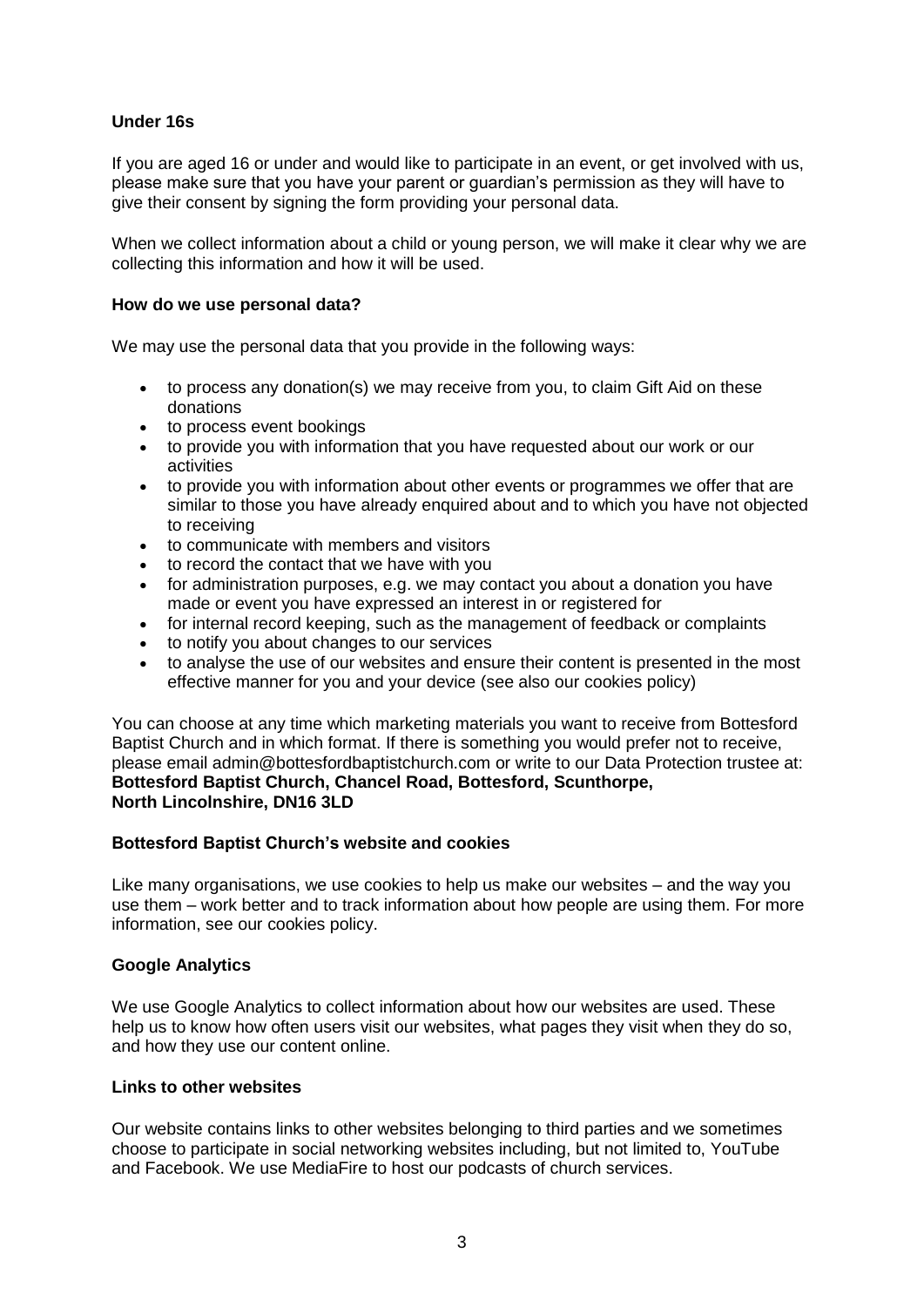We may also include content from websites such as these on our website. However, we do not have any control over the privacy practices of these other websites. You should make sure when you leave our website that you have read and understood the other website's privacy policy in addition to our own.

# **Do we sell or share personal information?**

We never sell or share your personal information with other organisations to use for their own purposes.

## **Sensitive/special categories of data**

If you provide us with sensitive/special categories of personal data including, but not limited to, your racial or ethnic origin, political opinions, religious or philosophical beliefs or your physical or mental health, we will only use this for the specific purpose for which you gave permission and where it is within our legitimate interests to process or where we have other legal grounds to do so.

### **What is our legal basis for processing data?**

We rely on a variety of legal bases for processing data depending on the purpose of the activity being undertaken.

We rely on **legitimate interests** for a variety of purposes. Legitimate interest is about balancing the interests of Bottesford Baptist Church against your rights and freedoms, and having due regard to your reasonable expectations about the use of your data. These purposes include:

• mailing you information about related events that you might be interested in.

We use your **consent** for all the email newsletters delivered by any of the activities run by Bottesford Baptist Church. Every email newsletter you receive provides a clear opportunity for you to opt out of/unsubscribe from future email newsletters.

We use **compliance with a legal obligation** as the basis for processing any legally required activities such as Gift Aid returns to HMRC.

### **Who has access to your personal information for processing data and how do we keep it safe?**

We maintain a high level of security in relation to the collection, storage and disclosure of your information. This is very important to us and we take all necessary steps to ensure that any information we hold about you is safe.

# **Storing your information**

We place great importance on the security of all personal data associated with our members and visitors.

Information is stored by Bottesford Baptist Church on encrypted laptops and/or encrypted memory sticks. We may also store information on paper, kept in a locked filing cabinet.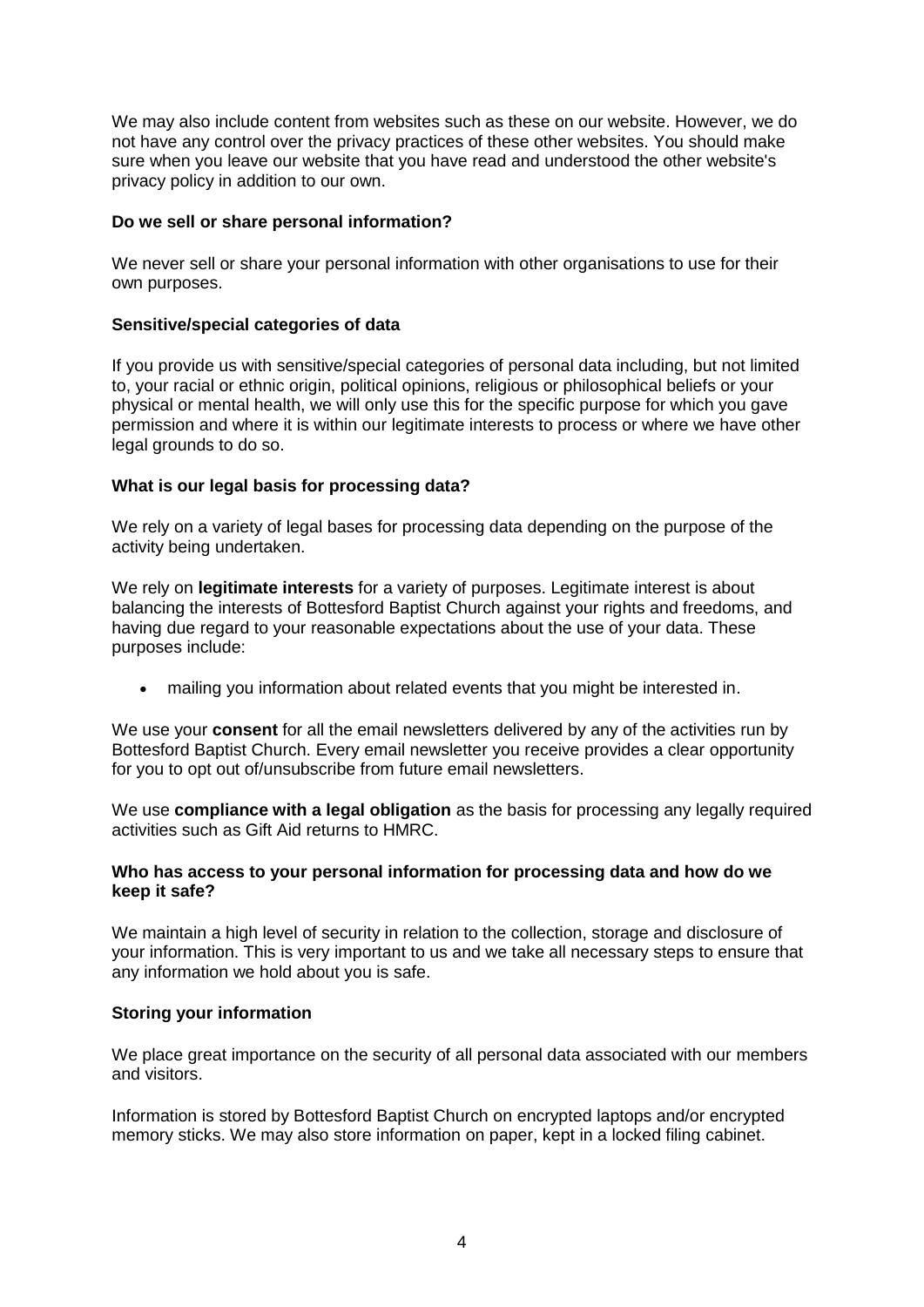We have security measures in place to attempt to protect against the loss, misuse and alteration of personal data under our control. For example, only authorised personnel are able to access personal information, we ensure access to information is password protected or secured via locked filing cabinets.

While we cannot ensure or guarantee that loss, misuse or alteration of data will not occur while it is under our control, we use our best efforts to try to prevent this.

Any sensitive or special categories of data you may provide to us are only shared on an absolute need to know basis, and are deleted after each relevant event unless we need to keep that information for a longer period e.g. for safeguarding reasons.

We enforce strict procedures and security features to protect your information and prevent unauthorised access, although we cannot completely guarantee the security of any information you transmit to us.

### **Sharing your information**

Bottesford Baptist Church does not sell or share any information about you to other organisations.

Bottesford Baptist Church may disclose your personal information only in the following circumstances:

- To third parties who provide a service to us and are our data processors. We employ other companies and individuals to perform functions on our behalf. We require these third parties to comply strictly with our instructions and data protection laws and will make sure that appropriate controls are in place.
- Where we are under a duty to disclose your personal information in order to comply with any legal obligation (for example to government bodies and law enforcement agencies), or in order to enforce or apply our rights (including in relation to our website or other applicable terms and conditions) or to protect Bottesford Baptist Church (for example in cases of suspected fraud or defamation).

#### **How long do we keep your data for?**

- We will hold your personal information on our systems for as long as is needed to fulfil the function for which we hold the data or as long as is required by law for the relevant activity. For example, HMRC requires us to keep a record of donations, Gift Aid and financial transactions for seven years.
- If you request that we stop sending you marketing information, we will keep a record of your contact details and appropriate information to enable us to comply with your request not to be contacted by us.
- Legacy income: we may keep data you provide to us until 24 months after a legacy gift is received.
- Where your information is no longer required we will ensure that it is disposed of in a secure manner.
- Information will only be kept as long as is necessary for the purposes for which you provided it or we obtained it and will be minimised to ensure we only keep what is necessary.